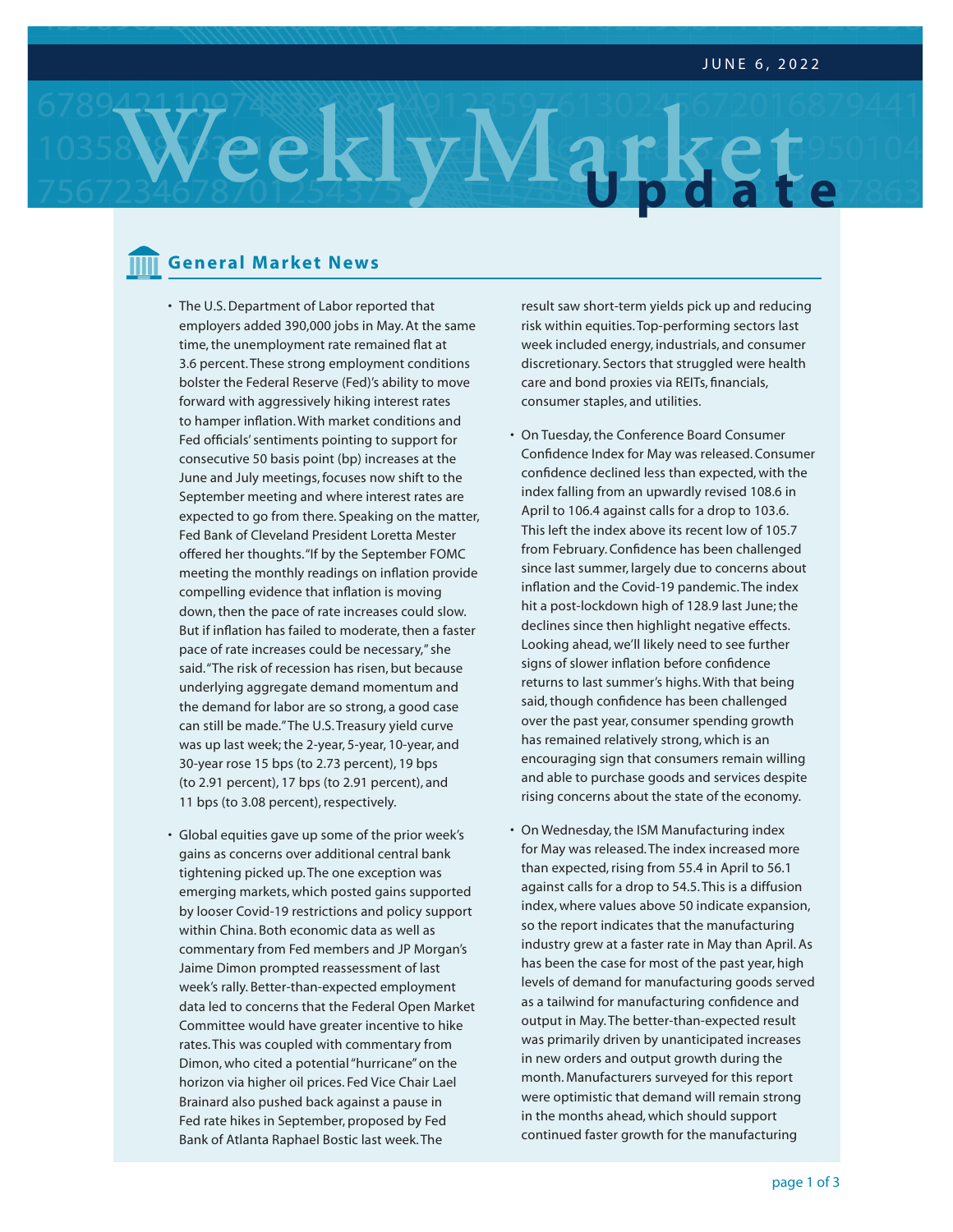industry. With that being said, the report showed that manufacturers continue to face headwinds due to tangled supply chains and labor shortages. The solid reading for the index in May, however, highlights the resilient nature of the current manufacturing expansion.

• We finished the week with Friday's release of the May employment report. The report showed that 390,000 jobs were added during the month, down from the upwardly revised 436,000 that were added in April but above economist estimates for 318,000 jobs. This marks 17 consecutive months with strong job growth and is an encouraging

sign that the momentum from the economic recovery carried over into May. The jobs gains were widespread across most sectors, with leisure, business services, and education and health sectors seeing the largest job gains. The underlying data was also solid, as the unemployment rate remained at the pandemic-era low of 3.6 percent. Labor force participation increased modestly from 62.2 percent to 62.3 percent, while wage growth slowed on a monthly and year-over-year basis. Overall, this was an encouraging report that showed businesses remained confident and willing to hire despite higher labor costs.

# **Market Index Performance Data**

### **EQUITIES**

| <b>Index</b>                 | <b>Week-to-Date</b> | <b>Month-to-Date</b> | Year-to-Date | 12-Month |
|------------------------------|---------------------|----------------------|--------------|----------|
| S&P 500                      | $-1.15$             | $-0.54$              | $-13.23$     | $-1.47$  |
| Nasdaq Composite             | $-0.96$             | $-0.55$              | $-22.96$     | $-12.45$ |
| <b>DJIA</b>                  | $-0.83$             | $-0.20$              | $-8.62$      | $-3.51$  |
| <b>MSCI EAFE</b>             | $-0.28$             | $-0.40$              | $-11.70$     | $-11.67$ |
| <b>MSCI Emerging Markets</b> | 1.77                | $-1.53$              | $-13.11$     | $-21.39$ |
| Russell 2000                 | $-0.22$             | 1.04                 | $-15.70$     | $-16.71$ |

*Source: Bloomberg, as of June 3, 2022*

### **FIXED INCOME**

| <b>Index</b>             | <b>Month-to-Date</b> | Year-to-Date | 12-Month |
|--------------------------|----------------------|--------------|----------|
| <b>U.S. Broad Market</b> | $-0.39$              | $-9.28$      | $-8.69$  |
| U.S. Treasury            | $-0.41$              | $-8.71$      | $-8.00$  |
| U.S. Mortgages           | $-0.34$              | $-7.61$      | $-7.91$  |
| <b>Municipal Bond</b>    | 0.18                 | $-7.30$      | $-6.82$  |

*Source: Morningstar Direct, as of June 3, 2022*